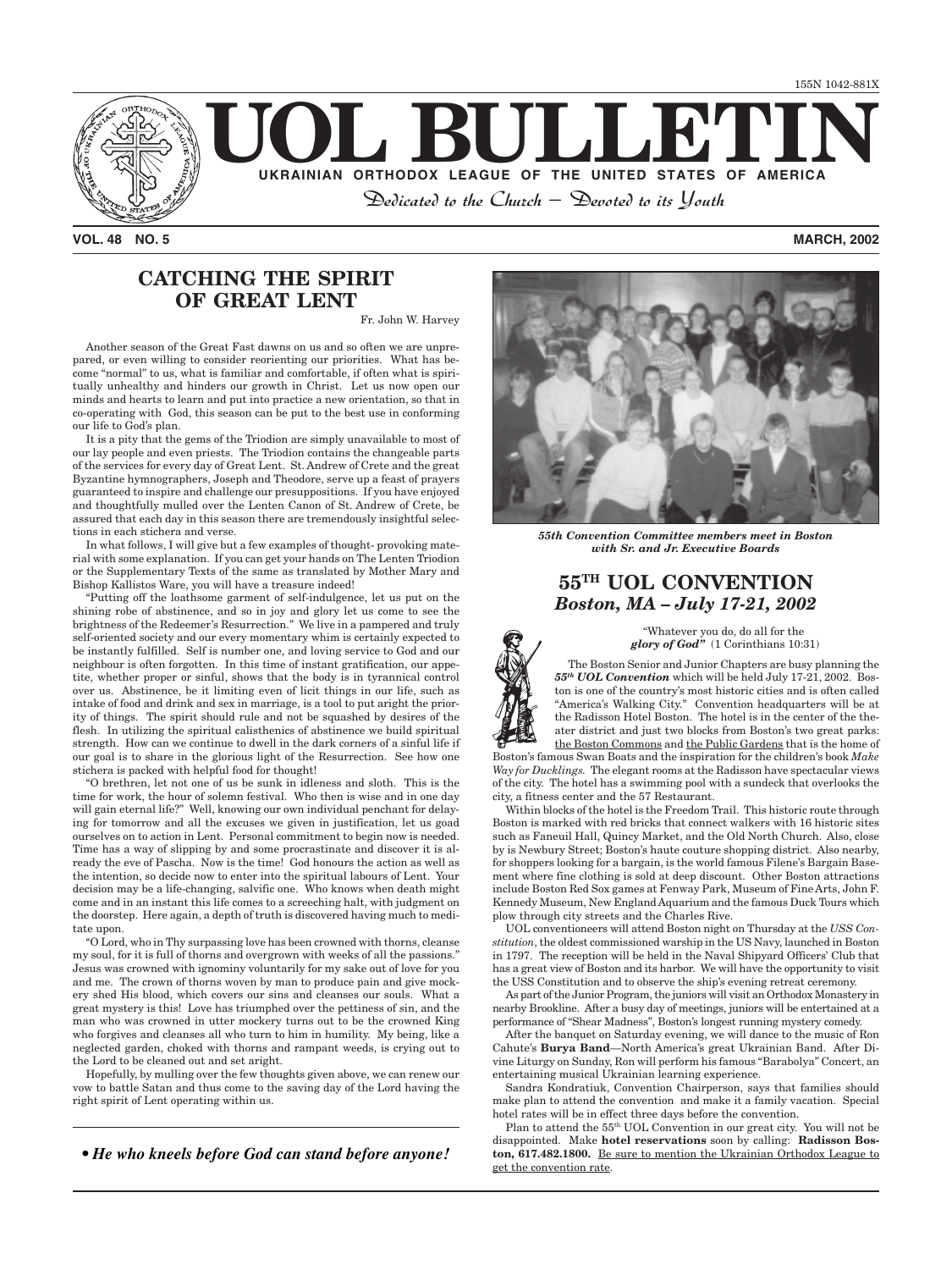UOL BULLETIN—The official publication of the Ukrainian Orthodox League of the United States of Non-member subscription rate - \$20.00 Canada - \$20.00

| Daria A. Pishko<br>UOL President<br>64 Coleman Avenue<br>Chatham, NJ 07928 | Alexis Oryhon<br>Jr. UOL President<br>264 Lower Stella Ireland Road<br>Binghamton, NY 13905 | Dr. Stephen Sivulich<br>UOL Bulletin Editor<br>206 Christopher Circle<br>Pittsburgh, PA I5205 | Father John Harvey<br>UOL Bulletin<br>Spiritual Advisor<br>74 Harris Avenue<br>Woonsocket, RI 02895 |
|----------------------------------------------------------------------------|---------------------------------------------------------------------------------------------|-----------------------------------------------------------------------------------------------|-----------------------------------------------------------------------------------------------------|
|----------------------------------------------------------------------------|---------------------------------------------------------------------------------------------|-----------------------------------------------------------------------------------------------|-----------------------------------------------------------------------------------------------------|

Special Assistant - *Alice Sivulich,* 206 Christopher Circle, Pittsburgh, PA 15205 Sr. Staff Writer - *Elizabeth Mitchell,* 46 Lexington Court, Carnegie, PA 15106 Staff Writer - *Joshua Oryhon,* 17 Western, 3rd Floor, Albany, NY 12203 Distribution - Sts. Peter and Paul Chapters, Carnegie, PA

*UOL Bulletin*—Published seven times annually - September, October, November, January/February, March, April, and June.

**The absolute deadline for each monthly issue is the 5th of the prior month. Photos will not be returned unless accompanied by a self-addressed stamped envelope.**

**Note to Contributors: All articles submitted to the** *UOL Bulletin* **must be in 12 point Times New Roman (font), or typed and double spaced in 12 point type. Articles may be submitted via e-mail attachments.** The editor reserves the right to condense any material submitted. Material cannot be returned.

Advertising rates: Please inquire through editorial offices.

## **L.S.S.K SCHOLARSHIP** *"Guidelines for Applying - 2002"*

The scholarship was established in memory of Lynn Sawchuk and Sharon Kuzbyt—two teenagers who had already displayed uncanny leadership abilities and were shining examples in dedicating their energies toward the UOL. Both were extremely active in the Church and the League. Both abounded in energy, love of life, and love of all with whom they came into contact.

The scholarship was established to perpetuate their memories with the following criteria:

- A. Be a Jr. UOL member in good standing, or a past Jr. UOL member enrolled in or about to enter a program of advanced education, but not beyond five (5) years from high school graduation.
- B. Demonstrate **outstanding** performance in service to League & Church.
- C. Academic performance in high school.
- D. Involvement in extracurricular civic activities.
- E. Be of high ethical and moral character.
- (Note: Detailed information is available by contacting: Daria A. Pishko, Chair, LSSK Scholarship, 64 Coleman Ave., Chatham, NJ 07928

#### **APPLICATION/ADMINISTRATIVE REQUIREMENTS**

- 1. All LSSK scholarship applications must be submitted via CERTI-FIED MAIL with RETURN RECEIPT REQUESTED, or another comparable means (e.g., FedX, UPS, etc.) that provides a return receipt or tracking number/process.
- 2. The Chairperson will notify the applicant via Postal Card if any part of the application has not been submitted.
	- If the application arrives after the deadline date, the postal card will indicate that the application did not meet the deadline and *will not be considered for a scholarship.*
- 3. Applications are available on the **UOL Website** for downloads at http:// www.uocof**usa.org.** LSSK mailings to Senior Chapter Presidents and Spiritual Advisors is scheduled for February, with a **deadline of May 31, 2002**.

**Contact:** Daria A. Pishko, Chair, LSSK Scholarship, 64 Coleman Ave., Chatham, NJ, 07928, or Phone: 973.635.8124 *to receive an application.*

*APPLICATIONS DUE: MAY 31, 2002*

*• Give God what's right, not what's left!*

### **U.O.L. BASKETBALL TOURNAMENT Philadelphia, PA - May 18, 2002**

Hosted by St. Vladimir's Sr. UOL Chapter

Contact: Mark Bohen 610.254.0248

## **PRESIDENT'S COLUMN** *Daria A. Pishko*



Dear Brothers and Sisters in Christ, Glory to Jesus Christ! Glory Forever!

We are just passing the halfway mark in our term of office and our efforts are going strong! I hope that each of your chapters are experiencing similar successes. As we prepare to begin our journey through Great Lent, I hope we will take the time to focus not only on our own spiritual renewal but encourage others to do so as well.

That is why attendance at this year's Lenten Retreat is so important. Sponsored by the Young Adults Committee of the UOL Youth Commission,

it will be held March 15-17 in South Bound Brook, New Jersey and is open to members of the Ukrainian Orthodox Church of USA OF ALL AGES!!! The PreTeen Coordinator of the UOL Youth Commission will be providing a PreTeen Program for children ages 5-10 years in conjunction with the event hoping to make it convenient for young parents to attend. (Or even grandparents who want to bring their grandchildren along for an enriching Ukrainian Orthodox experience.) It's not too late to register. Please contact Natalie Kapeluck at (412) 988-9664.

All Senior Advisors to Junior UOL Chapters, please note. The St. Vladimir's Sr. UOL Chapter of Philadelphia has volunteered to host a Basketball Tournament for Junior UOL members again this year. It's not too early to begin practicing. Last year's event was a lot of fun and quite successful. The program included a daylong tournament followed by a spaghetti dinner and the UOL's favorite DJ, Al Shin, spinning the CD's afterwards. It was a grand function to attend even if you only came along to cheer. Details of this year's tournament will be in next month's Bulletin.

Recapping some of the significant events of this year thus far . . .

The 16th Sobor of the Ukrainian Orthodox Church of the USA that was held in October was truly a constructive and productive experience. All of the concerns expressed by our Convention Delegates were conveyed to the Sobor delegates and, in general, were well received. I was truly pleased to see so many UOL members attend as delegates and take leadership roles within the proceedings. The UOL had a display in the lobby of the Cultural Center that disseminated information about the UOL, its recent and future conventions and invited new members to join. Continuing our tradition that was started at the last Sobor, we provided fresh Macintosh apples and a mixture of candies as snacks for all to enjoy. On Friday evening following the Cultural Concert, we hosted a wine and cheese reception. Our thanks to Thomas O'Prandy, the caterer at the Cultural Center for all his kindness, generosity, and assistance in holding the reception.

I would like to congratulate the following UOL members who were elected as lay members of the Metropolitan Council: Helen Greenleaf, St. Vladimir's Chapter, Parma, OH (UOL delegate), Michael Kapeluck, Ss. Peter & Paul's Chapter, Carnegie, PA, George Kryrolap, member at large, Baltimore, MD, Emil Skocypec, member at large, South Bound Brook, NJ, Gayle Woloschak, Ss. Peter and Paul's Chapter, Palos Park, IL. Iryna Warvariv-Priester of St. Andrew's Chapter Boston, MA, Richard Jendras, Holy Ascension Chapter, Clifton, NJ, and Olha Liskiwskyi-Morgan, member at large, Southfield, MI were elected as Alternates. Julie Pawluk of St. Michael's Chapter, Minneapolis, MN and Harry Oryhon of Ss. Peter & Paul Chapter, Palos Park, IL were elected as the lay members of the Church Court. Ed Zetick of St. Vladimir's Chapter in Philadelphia, PA was elected to the Audit Committee and Paul Swez of St. Mary's Chapter in New Britain, CT was elected as an alternate to the Audit Committee. I am confident that the talents elected here will benefit our Holy Ukrainian Orthodox Church and contribute to its positive future.

In December, it was my pleasure to visit the Holy Trinity Parish in Trenton, New Jersey to speak with the parish members regarding their interest in forming Senior and Junior UOL Chapters. My thanks to Father Swiatoslaw, and Mary Lee and Bill Leszczuk for their warm hospitality and to the many members of the Holy Trinity Parish who signed up as new members in order that a new chapter may be formulated. They are hoping to have their organizational meetings initiated this winter/spring and we are looking forward to having them join us at our Annual Convention in Boston in July.

Prior to their St. Nicholas Day Celebration on December 16, I had the opportunity to greet the members of the Ss. Peter and Paul Parish in Wilmington, Delaware, their pastor Father Paul Hrynyshyn and Parish President Steve Tur. Kathryn Bailly and I were in town to attend a UOL Membership Committee meeting hosted by Jonathan and Sonya Patronik. It was a wonderful visit and we're praying that the efforts of all the new parish officers to rejuvenate their parish organizations are successful and that they'll plan to send a delegation of new and old UOL members to join us at this year's convention in Boston.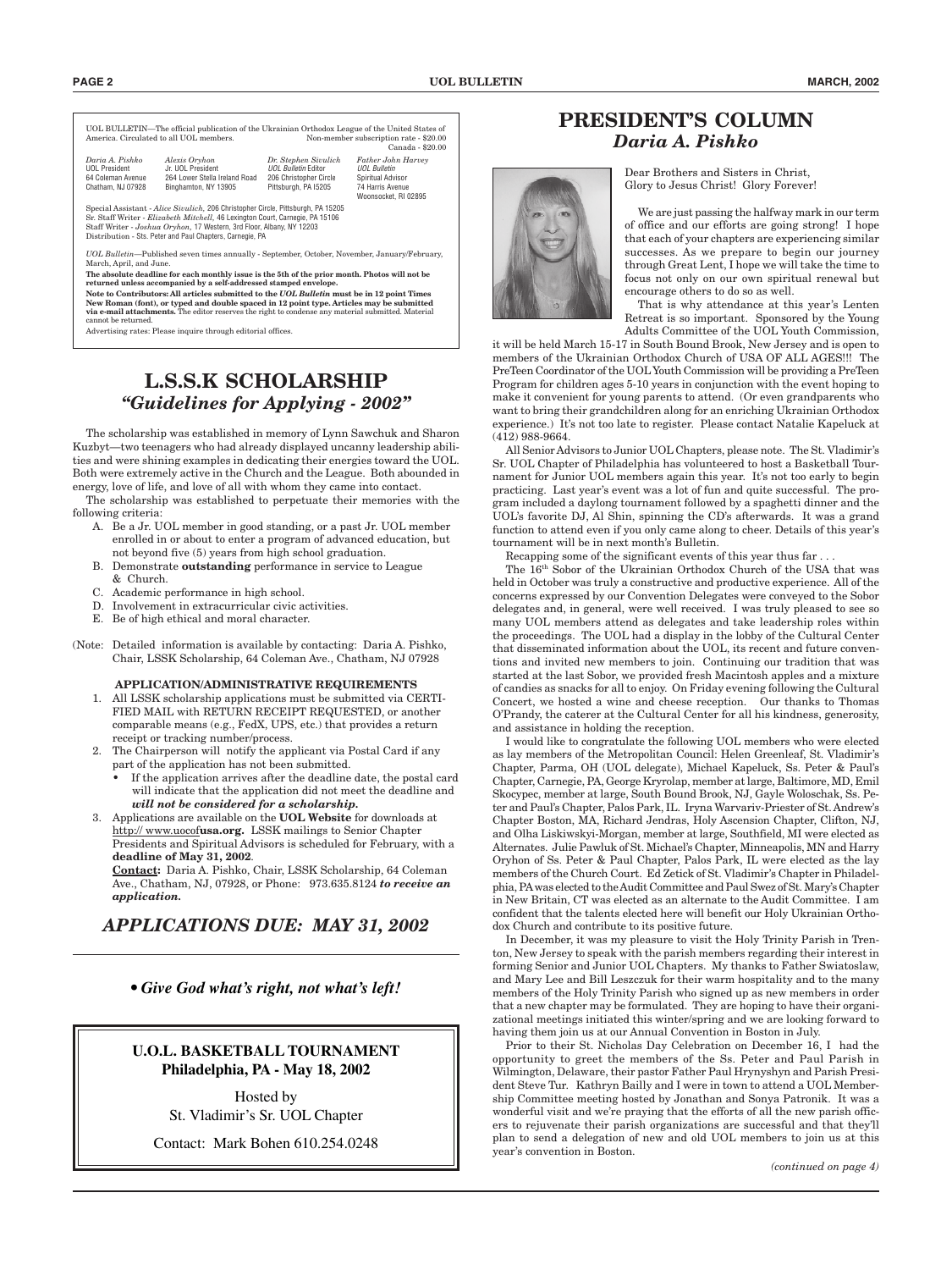## **JR. UOL PRESIDENT'S COLUMN** *John D. Meschisen*

Glory to Jesus Christ!

How is everyone doing? I hope swell and kosher. I have been extremely busy these past couple weeks, trying to decide what I am going to do with my life after high school, and I haven't figured it out yet. So for all those seniors out there who are going through the same thing, I feel your pain. Well—down to business.

I had the opportunity to visit St. Mary's parish in Rochester, NY, over the Theophany weekend. Fr. Paul and I had been discussing the formation of a Jr. chapter in Rochester for many months, and I finally got out there in mid-January. I found the parishioners there to be warm, hardworking, and



devoted to Christ. I saw nothing except smiles my entire time there. I had an opportunity to be part of the Blessing of the Ice Cross, a tradition from Ukraine that is rare in the States. After this I met with the juniors and I explained and introduced the Jr. UOL to them. After filling out all the necessary forms, the Rochester Jr. UOL chapter was formed. At the Jr. National Executive Board meeting in Boston on February 3rd, the chapter was voted into the league unanimously. I must recognize two extremely hard working people. Fr. Paul is just another reason for our diocese to brag that we have the best clergy in the world!!! His devotion to his parishioners and most importantly to the children is truly fantastic. The Jr. chapter's advisor is Miss Lori Andrijenko, a dynamic and dedicated young woman, whom I expect to make some noise on the national scene very soon.

As I have previously said, the Jr. Board met in conjunction with the Sr. Board in Boston on the weekend of Feb. 1-3. The main purpose of this meeting was to begin serious convention planning, which is being hosted this year by Saint Andrew's Parish in Boston. An agenda was discussed, and a lot was accomplished. The Jr. Board had the opportunity to visit the hotel where the convention will be held and to walk frigidly around Boston for a while. I must thank wholeheartedly: Fr. Andri, the Priesters, the Kondratiuks, and the rest of the Boston clan for putting on an unforgettable weekend.

Well, I have run out of enthralling things to chat about for now, so until next month's issue, I shall remain, through Christ, yours,

John D. Meschisen

## **MEET JR. EXECUTIVE BOARD MEMBERS**



#### **NATALIE BECK, FINANCIAL SECRETARY**

Glory to Jesus Christ! My name is Natalie Beck and I and the Financial Secretary for the Junior National Board. I live in Michigan City, Indiana, and attend Michigan City High School as a sophomore. Besides maintaining Honor Roll, I am also involved in writing for my school newspaper, *The Cityzen* and play softball where I am the second baseman. I am also in the high school band where I am top chair flutist. I enjoy school tremendously and hope to keep my stamina up throughout the rest of my high school and college career.

Furthermore, I have maintained a part-time job at a local country club and golf course where I bus tables and contribute to the successfulness of the club. I try my best at everything I do, and have kept this job for close to two years. When I am not at work, which is sometimes rare, I try my ultimate best to complete my duties on the National Board.

I attend Sts. Peter and Paul Church in Palos Park, Illinois. For those of you sharp in geography, yes, this is a tad of a drive for my family and I, but it also gives me a chance to do my homework for the upcoming week. In church, I am active in my Ukrainian Dance Group, in which I have an absolute ball. Dancing gives me a way to express how much I want to be a part of my heritage. I lend my voice to the church choir just about every Sunday and I am always willing to help out with the preschoolers in Sunday School.

Being at church and being with my fellow-parishioners makes me feel at home and also gives me a reason to smile on a daily basis. I hope I can keep my desire at an alltime high for me to continue to contribute to my church at a local and national level.

I can't wait until our upcoming meetings so I can see the rest of the Board; we are becoming so close. I hope everyone is in good health and I will anxiously wait until I see you all again!

In Christ's love,

Natalie A. Beck

### **ANDREW SADOWAY, JR. VICE PRESIDENT**

Hello, my name is Andrew Sadoway. I am seventeen years of age and a senior at Belmont High School in Belmont, Massachusetts. I like many different things such as calculus, bowling and eating. If I am not doing one of these things, I am probably playing with one of my two bands (*Formula I and Sgt. Peterson & The Chicago Police*). I like playing in my bands because I get to do something that I love playing music—while hanging out with my friends.



Next fall, I will be attending DePaul University in Chicago, Illinois. I like this school because it is in Chicago and it seems like the kind of place where I would feel comfortable.

Last year, I held the position of Junior Financial Secretary on the National Jr. Board. This year, I was elected to the position of Junior Vice President. I am really excited to hold this position, as well as working with a solid group of people. I think we have the potential to accomplish many things, and I know we will all have a great time working together.

If you have any questions or just want to talk math, feel free to e-mail or call me. Andrew D. Sadoway

#### **MEGAN BECK, RECORDING SECRETARY**

My name is Megan Beck and I hold the position of the newly revised Recording Secretary. I attend Lockport Township High School where I am a senior. I am still deciding where I will be attending college next fall, but I will be pursuing the study of Elementary Education.

I am a parishioner at Sts. Peter and Paul Church in Palos Park, IL, where I contribute to my local UOL chapter, am in the church choir, and am a member of our local Ukrainian dance group. My

extracurricular activities include varsity golf, soccer, and student government. I look forward to the coming year and hope to contribute positively to the Jr. Executive Board as well as the League as a whole.

In God's Love, Megan Beck

# **CLIFTON CHAPTER GIVES TO ORPHANAGES** *"By Their Fruits You Shall Know Them"*



*Fr. Arkadia Mironko, Tania Vena, Nadia Matkiwsky, Archbishop Antony, Nadine Drost, Nadia Matkiwsky, and Richard Jendras*

On Sunday, January 27, 2002, the loyal contingent of the Holy Ascension Ukrainian Orthodox Church, Clifton, NJ was visited by their eparchial hierarch, His Eminence Archbishop Antony. Vladyka Antony celebrated a Hierarchical Liturgy assisted by Fr. Arkadia Mironko, parish pastor. Following the Liturgy, a luncheon was served at Johnny's Restaurant in Clifton in honor of the Archbishop's anticipated Name Day and Birthday on January 30<sup>th</sup>.

Attendees included Fr. Peter and Pani-Matka Carol Hotrovich from Holy Trinity Ukrainian Orthodox Church, Irvington, NJ, Nadia Matkiwsky and Tania Vena of the Children of Chornobyl Relief Foundation, and Robert Pianka of International Orthodox Christian Charities. Nadine Drost served as the event chairperson.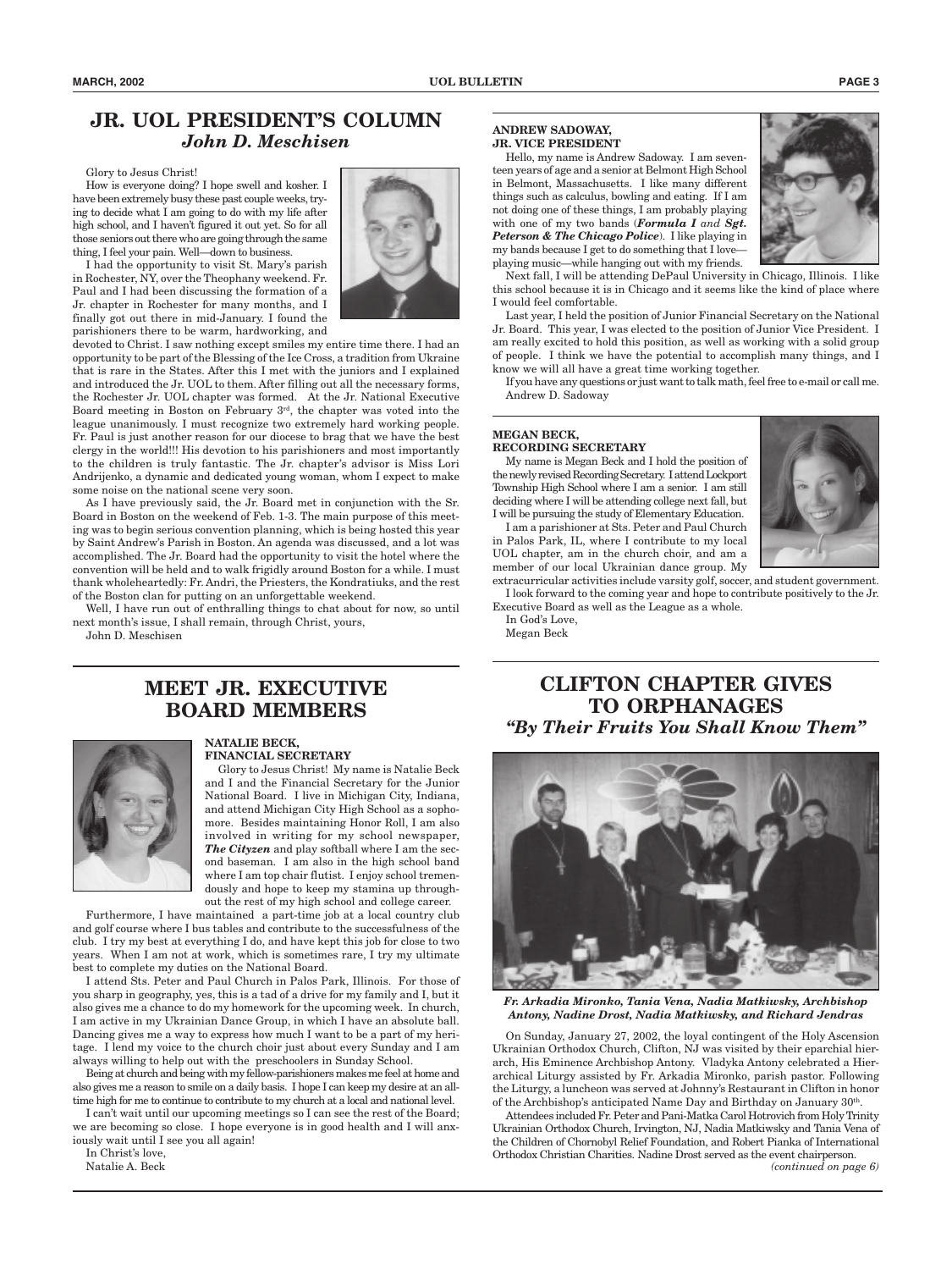

*Parma's Juniors – Christmas carols at nursing home, with Olga Happy*

# **PARMA SR. AND JR. CHAPTERS TOGETHER**

Advent has ended and we have celebrated the Birth of Christ, coming together in our parishes to unite in His love and enjoy the beauty of the Christmas season. And now we are settling back into our daily routines, feeling good that we did so many activities to reach out to the sick and elderly in our parishes. We caroled at nursing homes. We bought presents for our shut-in. We served Sviata Vechera to parishioners who were alone and we broadcast our Christmas Divine Liturgy over the radio to people who were unable to celebrate with us.

We've done our duties, our Christmas traditions, and we feel good. We should feel good. Yet, every year I know that I walk away from this season saying that I am going to not let these beautiful traditions be ones that we only do at Christmas. It's a long time from January 7th to November 28th, Christmas day to the first day of Advent. Think of all the things that we do during those long months. Work, school, vacations, camps, conventions—the list goes on for miles. We are so fortunate to have the opportunity to do so many wonderful things throughout the year. Yet frequently, as people age, they are able to do less and less and the months do not go by as quickly.

So this year, along with your resolutions to lose 10 pounds, to eat healthier, to work out more, to watch less television, lets us also resolve to do more for others—to visit our sick and elderly parishioners not only during the Advent season but during the entire year. Let us strive to remember that they were the foundation for our parishes and that we are grateful for all that they have done for us. Let us show our appreciation for them *not only during the Christmas season but all year long.*

Melanie Nakonachny Chairwoman Christian Caregivings and Missions

## **THREE HIERARCHS UKRAINIAN ORTHODOX CHURCH** *Lincoln, Nebraska Boy Scout Earns Alpha-Omega Award*

James Kriha, 14, is an Altar Server at Three Hierarchs Ukrainian Orthodox Church in Lincoln, Nebraska. He completed the scouting requirements for the Orthodox Alpha-Omega Award. He was presented the award by Archimandrite Raphael Moore, pastor of the parish, and Father Philip Vreeland on January 7, 2002.

Three Hierarchs parish is one of Archbishop Vsevolod's parishes. We were honored with a recent visit by the Archbishop.

Sandra Kriha, Reporter

*• Kindness is difficult to give away because it keeps coming back.*

### **YOUNGSTOWN JR. CHAPTER NEWS**

Hello once again from the Jr. UOL Chapter in Youngstown, OH. The past few months have been filled with different activities and events such as bake sales, candy sales, election of officers, and a trip to see the Weeping Icon of Livonia. We also have some great activities planned for the months ahead.

The new officers for our chapter are Josh Starr, President; Eric Senedak, Vice President; Nicole Burlock, Secretary; and Joan Woloschak, Treasurer. We all are looking forward to the upcoming year.

Our chapter recently went on a pilgrimage to see the Weeping Icon of Livonia at the Festival of Icons at St. John's Greek Orthodox Church in Warren, OH. We attended a service that venerated the Holy Icon of the Mother of God. At the end of the service everyone was anointed with the oil from the icon. After being anointed we listened to a program by spiritual speaker Frank Schaefer about the Orthodox Faith. This proved to be a great spiritual experience.

Our chapter is planning to host a breakfast for our parishioners in December. At the breakfast we plan to make and serve French toast to members of the church. This event will help to provide money for our chapter expenses and other funds that are needed in the future. Another fundraiser was a candy sale where we sold chocolate bars. Another fundraiser was the sale of handmade ornament plaques of our church. We also held a Chinese auction at our annual St. Nicholas program.

During December, our Jr. Chapter members joined the Sunday School classes and went Christmas caroling at a local nursing home. We brought joy and Christmas spirit to elderly people of our community. Everyone enjoyed our singing very much.

Reporter, Eric Senedak

# **CARNEGIE JR. UOL CHAPTER**

#### We're having fun!

The Jr. Chapter has done a lot to help around our church and the local community lately. Around Christmas time we sent cards to people who were sick, couldn't come to church and needed extra prayers. And we had fun decorating the church and the tall Christmas tree. We also donated books to our church library in memory of Johnathan Dorning who was killed in an auto accident.

On January 27th, our chapter had a "Souper Bowl" Day of Caring. The Jr. Chapter worked in the kitchen on Saturday with our advisors, and mothers, and Fr. Steve to make soup and hoagies for sale the next day after Liturgy. Of course, we had to serve quickly and we had a television on so no one would miss the beginning of the football game. This was our  $3<sup>rd</sup>$  year doing the event and we are donating the money again to a local food bank.

On February 10<sup>th</sup> we had a Pancake Breakfast at our church immediately following Liturgy. The Jr. Chapter members were excited about making all of the food for the breakfast

We are excited about helping to preparing for the 100<sup>th</sup> Anniversary of Sts. Peter and Paul Church, Carnegie, PA which will be held in October 2003.

Natasha Walewski Sts. Peter & Paul Jr. Chapter Reporter

### **MONTHLY GOSPEL READINGS**

- **Listed in the Annual 2002 Church Calendar & Clergy Director, and**
- **http://www.ukrainianorthodoxchurchusa.org/rsources/**

### **PRESIDENT'S COLUMN**

*(continued from page 2)*

In January, I visited the Holy Ghost Parish in Coatesville, PA. Father Gregory Czumak and his parishioners hosted a wonderful turkey dinner and enthusiastically listened to my powerpoint presentation about the UOL, its goals, structure and vision. Coatesville has had a wonderfully active Junior UOL chapter in recent years and I'm hoping the adults will be inspired to organize a Senior Chapter as well.

I am busily booking my travel schedule for the Spring and hope to see many more of our UOL members through my upcoming travel. Until next month . . . .I remain,

Yours in Christ's love,

Daria A. Pishko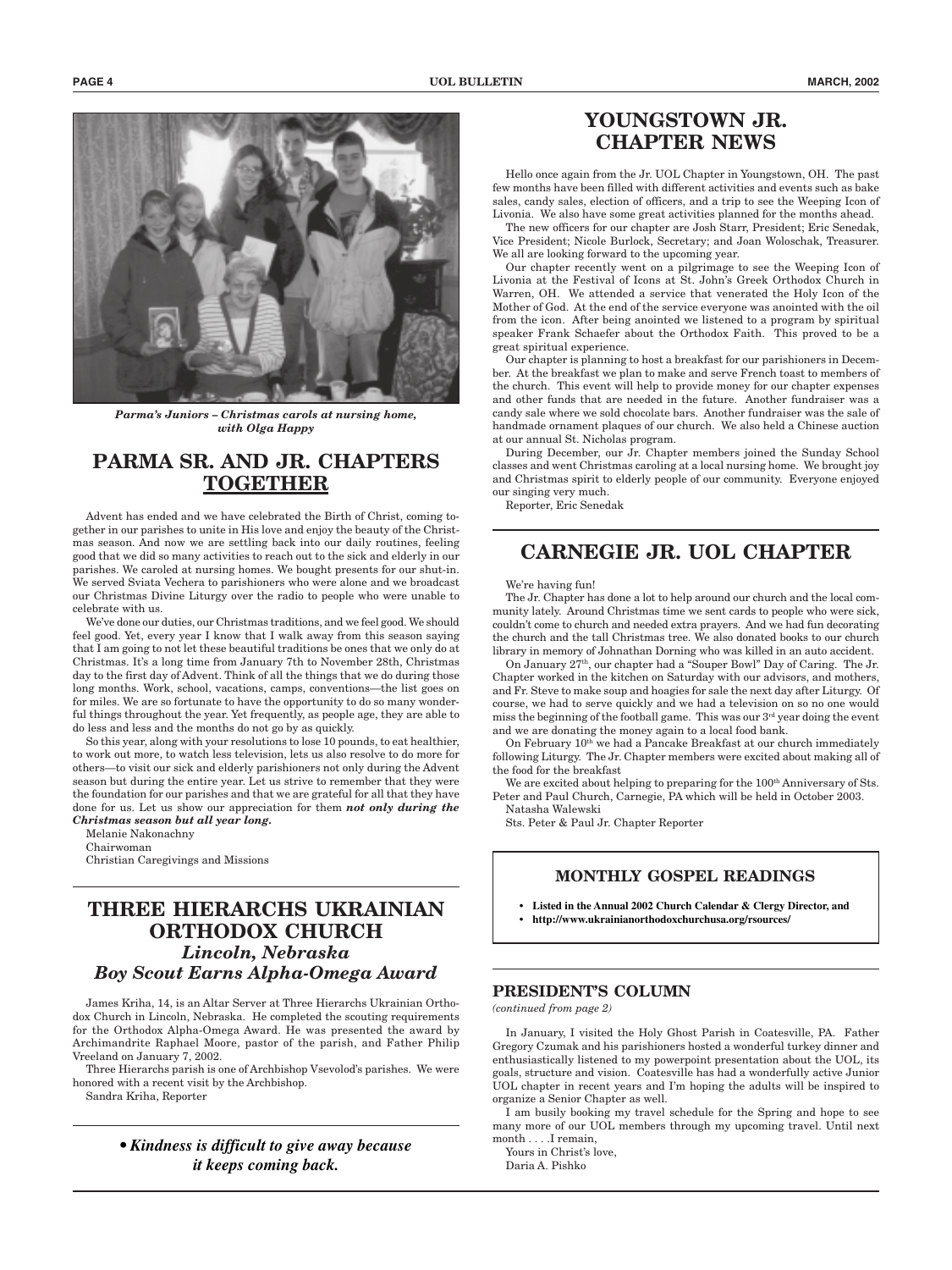# **AN INTROSPECTIVE MEDITATION FOR HOLY THURSDAY**

Fr. Paul Bigelow

St. Vladimir Orthodox Church, Smithmill, PA

Glory be to our Lord Jesus Christ!

O Lord, how I love to pretend, how I love to live in my little world of fantasy. I enjoy telling You that I love you. It makes me feel so good to come to church on Sunday, to get caught up in the music, the ceremony, the worship. My tensions and anxiety are gone out of my mind and spirit (I feel so good). But, however my dear Lord, am I doing all of this spiritual exercise for myself or am I doing it for You? Am I like Judas? Will I give You a kiss? But in my heart I know where the kiss is going to lead.

O Lord, please understand me. I don't want to really love You. I do not want to really commit myself to you. Dear Lord, during this season of Great Lent; I will go through the actions; I will go to church more; I will pray more and sometimes I will even fast. But Lord, I decided to do this out of obligation, but not because I really love You. The question is: Do I internalize my faith or do I like to pretend that I love You?

When Judas who betrayed You "Dear Lord" received Holy Communion on Holy Thursday at the Last Supper; did he believe and did he know that what he was receiving was Your body, blood, soul, and divinity or did he really care? If he had believed why did he betray you? When he reflected upon what he did to you, he went out and hung himself. However, sometimes we are worse than Judas. We do not even reflect upon receiving Your body and blood unworthily. We don't care. I don't want to understand that when the church says that only Orthodox believers who have repented of their sins through the sacrament of Holy Confession may approach the chalice. I don't really want to hear this doctrine. For me I would rather make up my own doctrine so that I can meet my own needs. But the truth is that Christ died for my sins. In the old testament a lamb would be sacrificed on the altar by the high priest to make reparation for the sins of the people; then the sacrifice would be eaten. In the new covenant Christ came and was and is sacrificed for our sins (we partake of this Lamb who is sacrificed for us every time we receive Holy Communion). Like it or not, I condemn myself when I approach the chalice with a kiss like Judas and then leave the chalice and turn my back on You. "Dear Lord".

My good "God" and am I willing to sell You out for thirty pieces of silver like Judas did? Am I willing to have You brought before the Sanhedrin and to be crucified? Am I willing to mock you? Yes, Lord I do mock You when I compromise with Satan.

 When I can't wait for the hour I spend at Divine Liturgy on Sunday to be over. When I refuse to go to confession. When I invite outsiders to come to the chalice with me knowing full well that they are not even Orthodox or in good standing with the church. Do I compromise my Lord when I refuse to listen to the teachings of the Holy Orthodox Church? Do I turn my back on Christ when I do not even open my Bible during the week or study the history of the Orthodox church which is over two thousand years old? Do I say to my neighbors and friends that there is only one God, so what does it matter which church I go to or how I believe or practice my faith? In society today the attitude is that I will do my thing and you can do yours. No church, no bishop, no priest, absolutely nobody is going to tell me how to conduct my life. What if our Lord had this attitude when He was brought before Pilot? What if our Lord wanted to do His own thing and run away from the cross?

What if He had decided not to die for our sins? But the reality is our Lord did not run away. He took the rough road. In the world today nobody wants to take the hard road. But, Lord when I take the rough road this is my way of telling You that I love you as You told me as You traveled the hard path to Calvary.

There is no compromise. There cannot be any compromise. I either crucify myself or crucify Christ. During the Divine Liturgy we recite the prayer over and over that "We commend ourselves and each other and our entire life to Christ our God". Do I mean what I say? Or are these beautiful words for the priest and the person in the pew in front of me?

Holy Week is not just a special week of the year that we celebrate events that had taken place in the life of Christ. It is a week where we should look at our lives. We should examine where we were and where we are going spiritually. Do I want to put my self-centerdness behind me and live for Christ? Do I want to crucify the Lord or do I want to bring Him down from the cross? Lord, I will wash your feet with my tears and I will be sorry for my sins. You humbled Yourself to wash the feet of those present at the Last Supper and maybe now I can humble myself to serve You the way I should. Maybe now I can come to church out of love, maybe I can worship You out of love, maybe now I can receive Your body and blood out of love. This can only happen if I humble myself to change my ways. Truly the Lamb of God is sacrificed. Truly the Lamb of God was beaten with whips. Truly He was made fun of and mocked for us. And truly I will be sorry for my sins that I committed against my Lord and my neighbor. Then when I wash myself and become clean spiri- *(continued on page 6)*

## **SR. UOL CHAPTER ACTIVITIES** *Maplewood, NJ*

**CHAPTER FLEA MARKET**



*Ann Dubas, Pani Matka Lidia Hucl, Yelena Gapon, Lynn Gulak, Dan Gulak, Fr. Oleg Hucl, Walter Stepowyj, Pan Lukewica and Grandchildren, Peter Dubas, Martha Odochuk, and Mark Seber*

The highlight of the activities sponsored by the Sr. UOL was their Flea Market. The chapter spent two days sorting and preparing "gently" used clothing and household goods for sale. In addition to the fun and fellowship experienced by chapter members, it was one of our most successful fund raisers.



#### **25TH ANNUAL MALANKA – 2002**

January 13<sup>th</sup> found the Sr. UOL preparing for their 25<sup>th</sup> Annual Malanka. The malanka was held immediately after church services on Sunday with young and old alike attending. The UOL decorated the church hall complete with balloons, noisemakers, party hats, candle lit tables, and a band provided music. A tasty buffet was provided by parish members each bringing a tray of their favorite specialty dish for all to sample. At midnight (3 PM Sunday afternoon) there was a champagne toast and balloons fell from the ceiling. To the delight of the children some found golden dollars in their balloons. This was the beginning of the New Year for Holy Ascension Parish in Maplewood, NJ.

#### **UOL DECORATES CHURCH**

In a combined effort, the Sr. UOL and the Sunday School decorated our church in preparation for celebrating the birth of our Lord and Savior Jesus Christ. The children enjoyed placing the ornaments on the tree—assisted by the "taller" Sr. UOL members.

The manger was prepared with lambs, shepherds, Mary, Joseph and baby Jesus all in place. As the candles were lit, all who helped were delighted with the decorations and looked forward to Christmas services.

Lynne Gulak, Secretary

*• Prayer is a four letter word that you can say anywhere.*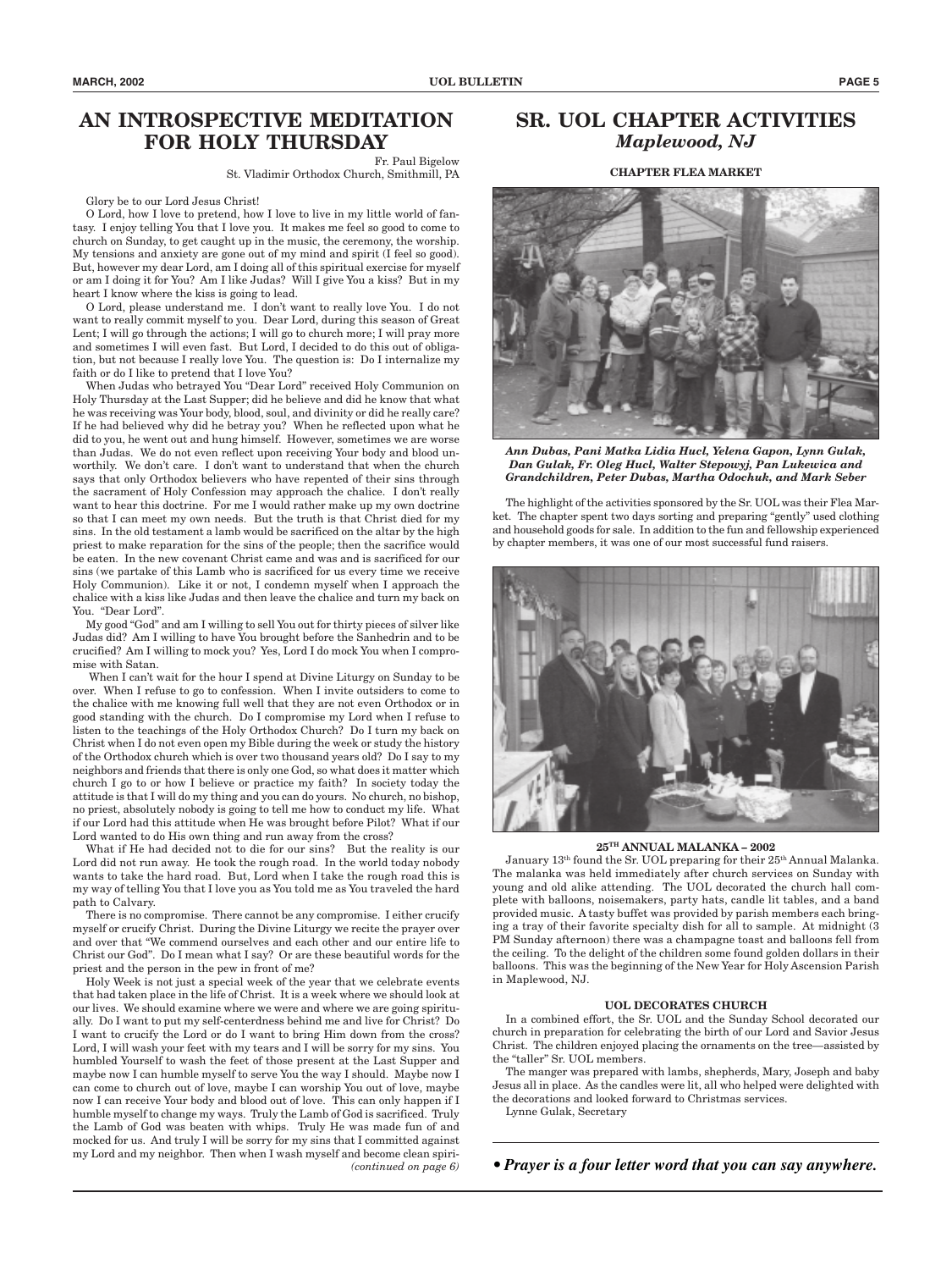### **TARAS SHEVCHENKO** *1814-1861*

### *"Bard of Ukraine – Apostle of Liberty, and Enemy of Oppression"*

by Elizabeth Mitchell



Taras Shevchenko, Ukraine's greatest poet, was born a serf, spent most of his young life laboring for his father, was imprisoned for his writings and finally bought out of serfdom by his friends.

Shevchenko was self-educated having read extensively in Russian and Polish, thus developing a broad knowledge of history and foreign literature. At age 24, he entered the Academy of Arts in St. Petersburg, where he soon became friends with artists and authors.

Shevchenko's volume of poetry, the "Kobzar", first appeared in St. Petersburg in 1840 and was received with great enthusiasm. When he visited his native

country, he was received with honor and recognized and celebrated as the national poet of Ukraine. In 1845, Shevchenko was appointed teacher of drawing at the University of Kiev.

While in Kiev, Taras made friends with a number of Ukrainian poets having at their head the professor of History at the University. The group known as the Brotherhood of SS Cyril and Methodius were lofty idealists with ideas of moral perfection, patriotism and humanitarian principles among the young generation. In the eyes of the police, it was a seditious and dangerous body; all its members arrested and imprisoned. They were accused of wishing to separate Ukraine from Russia, overthrowing the autocratic power, and Shevchenko with his patriotic poetry was considered especially dangerous. He was sen-

### **AN INTROSPECTIVE MEDITATION**

*(continued from page 5)*

tually I shall feel and be worthy to come to receive my Lord from the sacred chalice on the day of Pascha. I will come to the blessed chalice with a clean soul knowing, not just believing, but really knowing that this is my Lord who I am receiving. What I am to receive is no longer bread and wine but is the body and blood of Christ that brings me life of soul and body. As long as I receive it with the proper disposition of my soul.

"I am the living bread which came down from heaven. If anyone eats of this bread, he will live forever; and the bread that I will give is my flesh, which I will give for the life of the world." The Jews, therefore, quarreled among themselves saying, "How can this Man give us His flesh to eat?" Then Jesus said to them, "Most assuredly, I say to unless you eat the flesh of the Son of Man and drink His blood, you have no life in you. Whoever eats My flesh and drinks My blood has eternal life; and I will raise him up at the last day. For My flesh is food indeed and My blood is drink indeed. He who eats My flesh and drinks My blood abides in Me and I in him." (Saint John 6:51- 57)

Many people heard this saying and walked away from the Lord. They did not want to hear it. Just like we do not want to hear it today. Why? Why? Why? The saying probably does not fit in with the plans I have for living my life the way I desire.

When our Lord told His disciples to eat His body and to drink His blood many of them walked away from him. Today, we also walk away from Christ and turn our backs on Him.

"Therefore, whoever eats of this bread or drinks of this cup of the Lord in an unworthy manner will be guilty of the body and blood of the Lord. But, let a man examine himself and so let him eat of the bread and drink of the cup. For he who eats and drinks in an unworthy manner eats and drinks judgment to himself, not discerning the Lord's body. For this reason many are sick and weak among you and many die." (I Corinthians 11:26-30)

After reading these scripture passages we are now able to understand clearly why Orthodox priests are so careful to whom they offer the chalice. The explanation is clear and we may not compromise if we love God. So now that all of this is said and internalized let us go forth to Pascha as St. John Chrysostom says in his resurrection homily: *"The table is richly loaded: Enjoy its royal banquet. The calf is a fatted one: Let no one go away hungry. All of you enjoy the banquet of faith; All of you receive the riches of His goodness."*

The goodness of God is the body and the blood of our Lord Jesus Christ. Amen.

tenced to banishment and to military service for life. Czar Nicholas I added to his sentence *"with express prohibition of all writing and drawing."*

Shevchenko suffered in exile in a desert in a forlorn country and was tortured by not being able to write or paint. He was arrested for merely drawing sketches of the landscape surrounding his imprisonment.

Following the death of Czar Nicholas, Taras' friends obtained his release, however, he was in such poor health he lived only four years in freedom. Shevchenko died in 1861, a few days before Czar Alexander II abolished serfdom.

Among the most perfect works were the "Dream" and the "Caucasus", which best express his political opinions. Shevchenko's name is to his countrymen a symbol of national sentiment and of aspirations to national independence. His poetry has been translated into many languages including English, Russian, Polish, Bulgarian, Serbian, Czech, French, German, Italian and Swedish.

A beautiful appreciation of Shevchenko was given by Ukrainian poet Ivan Franko (1856-1916) in an article written on the centenary of the birth of the poet:

*"He was a peasant's son and has become a prince in the realm of the spirit.* . . . He was a serf, and has become a Great Power in the commonwealth of human culture.

. . . He was an unschooled layman and has shown to professors and scholars newer and freer paths.

. . . Fate pursued him cruelly throughout life, yet could not turn the pure gold of his soul to rust, his love of humanity to hatred, or his trust in God to despair.

. . . Fate spared him no suffering, but it did not stint his pleasures, which welled up from a healthy spring of life.

*. . . And it withheld until after death its best and costliest prize—undying fame and the ever new delight which his works call forth in millions of human hearts."* (Ivan Franko: Taras Shevchenko, Slavonic Review, Vol. 3, 1924, London)

Ref: condensed from: Taras Shevchenko – Bard of Ukraine, Professor D. Doroshenko, University of Prague, United Ukrainian Organizations of the United States, New York City, 1936

### **CLIFTON CHAPTER**

*(continued from page 3)*

The Senior UOL Chapter presented a check in the amount of \$3215 to Archbishop Antony for the orphanages in Zaluchya and Znamyanka, Ukraine. These orphanages house children who are victims of the Chornobyl nuclear disaster and have been adopted by the Ukrainian Orthodox Church of the USA. The Children of Chornobyl Relief Foundation manages these orphanages. The Senior Chapter also presented a check in the amount of \$1070 to International Orthodox Christian Charities in support of the USA Response Fund—a fund established by the IOCC to respond to the needs of Orthodox Christians who are suffering in any way from the horrendous events the occurred in the USA on September 11, 2001.

In accepting the gift from the UOL Chapter, Mrs. Matkiwsky explained how grateful CCRF has been for the support of our church and how this support has literally turned around the lives of these forgotten children. A few short years ago, these children were treated as less than animals and now have a decent place to live and are being given the care that all of God's children deserve.

Mr. Pianko spoke of the mission of the IOCC and how grateful they are for any help extended to those affected by the events of September  $11<sup>th</sup>$ . He explained the operations that have been established near "Ground Zero" at the World Trade Center site in New York City and how this gift would enable them to continue in providing assistance to those in need.

These donations came from the proceeds of the dinner-dance fundraiser held in November by the Holy Ascension Senior Chapter of the Ukrainian Orthodox League. The event carried a theme of "1940's Night at the USO", and featured a live band and tunes of the World War II era. It was a tremendous success. The event was planned to raise funds for the orphanages in Ukraine, but when the terroristic attacks occurred , it was decided to donate a portion of the proceeds to alleviate the sufferings of those affected in our own country. Naturally, an Orthodox organization such as the IOCC seemed the best recipient of these funds.

Holy Ascension Parish, Clifton, NJ has recently been affected by parochial division. There are those within the parish who have attempted to take the parish out of the jurisdiction of our Holy Ukrainian Orthodox Church of the USA. It has resulted in sad litigation that has lasted for more than two years. The loyal parishioners have been worshipping in rented facilities as the opposition currently controls our parish property. However, that has not deterred these loyal parishioners from continuing in the work of the Church. They forge on heeding the call of the Gospel and through such efforts attempt to *(continued on page 7)*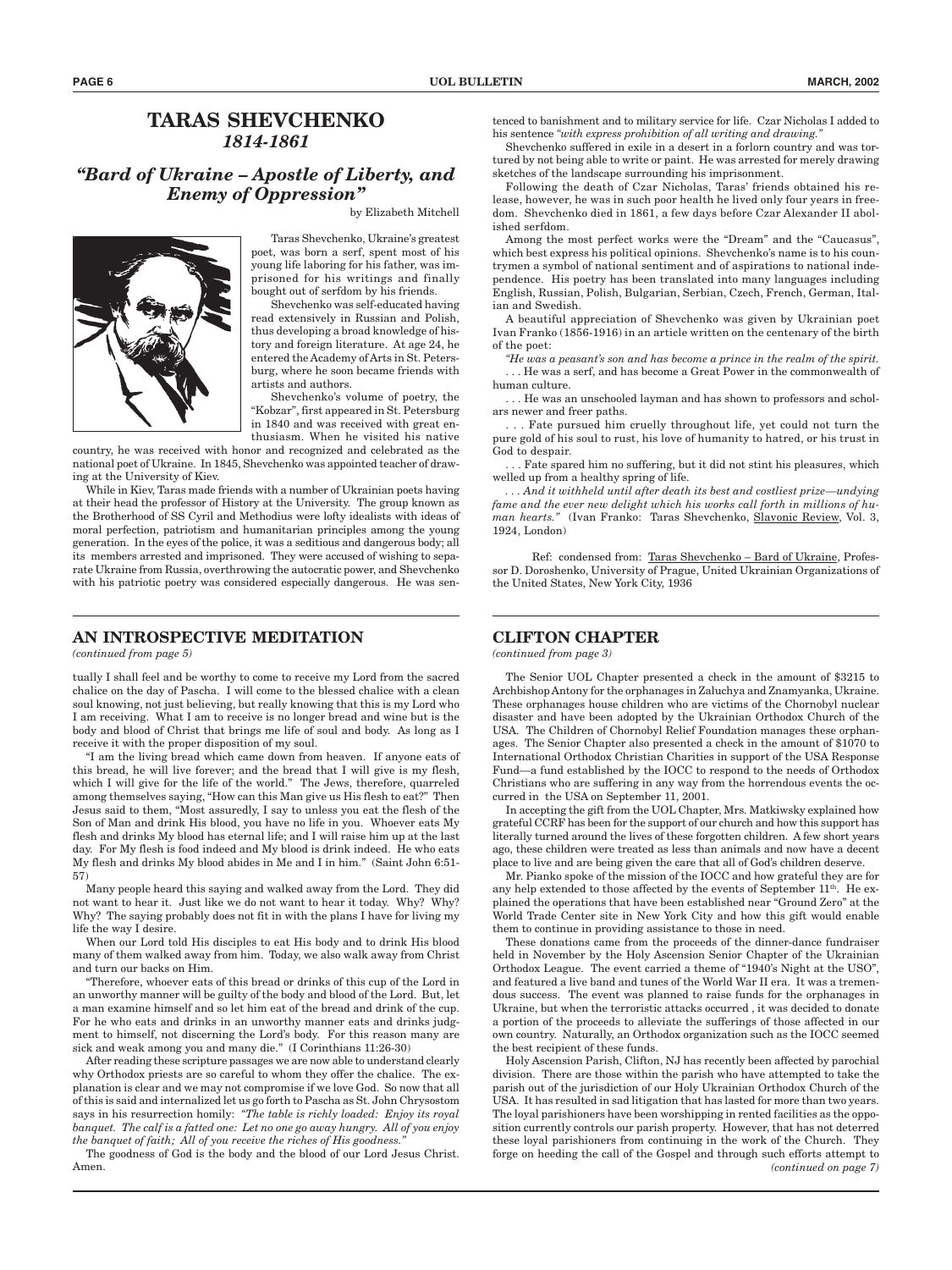### **UOL EDUCATION COMMISSION** *I. Annual Essay Contest - 2002*

### **Pre Kindergarten:**

### **Kindergarten:**

God created a beautiful world. Draw a picture of something amazing that God created.

#### **Grades 1&2:**

In our church services, we often express our love for God and His creation using things from the outdoors. Name two of these and draw them.

### **Grades 3&4:**

Water is a part of nature that is sanctified by God and used by Man in worship. Describe in a few sentences one way in which water is used in church. **Grades 5&6:**

The book of Revelations states "Hurt not the earth, neither the sea, nor the trees" (Rev. 7:3). How should this be practiced in our daily lives? (~50 words) **Grades 7&8:**

Christ used many examples from nature to define His message, both in His miracles and in His parables. Describe a Gospel story in which Christ teaches us using examples from nature. (~100 words)

#### **Grades 9&10:**

The feasts of the Church often reflect an interface between heaven and earth, using materials or symbols from nature to express the inner meaning of the feast. Select a feast day and describe how natural themes and symbols are used to bring this particular feast day closer to our lives. (~250 words)

#### **Grades 11&12:**

One responsibility given to Man by God was that Man should "have dominion over the fish of the sea and over the birds of the air and over every thing that moves upon the earth" (Genesis 1: 28). Describe the difference between having dominion and having domination over the earth.  $(-500 \text{ words})$ 

#### **Ages 18 and over:**

The rhythm of death and resurrection occurs throughout all of creation. How is this cycle reflected in the liturgical life of the Church? (~1000 words)

### *II. CREATIVE CONTEST*

#### **Grades 9-12 and over:**

Creative topic to be answered using **group or individual** video/media presentation, essay, pictorial artwork, musical composition, skit, oration, or other medium approved by the Education Commission Co-Chairs:

The events of this past year particularly following September 11 have changed the ways in which we approach daily life and the world around us. In the midst of the negative impact, we have also noted some positives to the disaster including a renewed sense of brotherhood, an enhanced regard for the spiritual dimension of life, and a restored faith in God.

- Reflect upon one or more of the following:
- ❖ What has changed/will change in your spiritual life?
- ❖ What has changed/will change in your parish community?
- ❖ How has your spiritual background aided you in comforting others?
- ❖ How have these events affected your personal faith and/or the faith of those you are close to?
- ❖ In what positive ways has your parish and your community responded to the events of Sept. 11?
- ❖ What measures would you recommend to others to deal with the ongoing stress of the current situation in the world?

#### **ESSAY CONTEST RULES AND GUIDELINES**

**All entries will be judged for content, creativity and neatness.**

### **The following rules and guidelines must also be followed:**

- 1) Entries must be postmarked by **May 15, 2002**. None accepted later.
- 2) **All** entries must include the following information: Participant's first and last name; grade and age; Name, address, city and state of Parish.
- 3) Drawings: No names on front of drawings use back of page for the information listed above. Paper no larger than 12" by 18".
- Written: Must be on 8-1/2" by 11" paper. Include cover page with the information listed above. Entries for grades 9 through ages 18 and over must be typed/printed.
- 5) Please note the different address for the creative category. We cannot be responsible for misdirected mail.

Ukrainian Orthodox Church of the USA UOL Essay/**Creative Contest** Attn: **UOL Essay Contest** c/o Laryssa Sadoway 135 Davidson Avenue 3A Brandywine Drive Somerset NJ 08873 Amherst, MA 01002

Mail Essay entries to: Mail Creative entries to:

### **CLIFTON CHAPTER** *(continued from page 6)*

bring comfort to the children of Ukraine and also those afflicted here in our beloved United States.

We all pray that this will come to a speedy resolution and that the parish may once again be united under the Ukrainian Orthodox Church of the USA and be an even more effective witness of the Gospel— "By their fruits you shall know them." (Matthew 7:16) Richard Jendras



*Robert Pianka, Richard Jendras, and Nadine Drost*

**UOL ANNUAL DRIVE** *Invest In The Future of Our Church and Our UOL*

#### **SUPPORT UOL PROJECTS, LSSK and MJSF FUNDS**

The Ukrainian Orthodox League is a national volunteer organization comprised of members of the Ukrainian Orthodox Church of the USA who are committed to: (1) Promoting the Orthodox Faith, (2) Supporting the Church, (3) Developing the potential and active participation of our **youth**, and (4) Preserving Ukrainian heritage and culture.

### *YOUR donation to UOL Projects will be used for:*

- Publication of the *UOL Bulletin* which costs \$10,000 annually.
- Continuing the Education Commission projects and speakers.
- Reaching out to others via the Mission & Caregiving Commission.
- Furthering the Youth Commission's efforts with preteens to adults.
- Promoting Ukrainian cultural projects and promotions.
- Providing Public Relations and other administrative necessities.

#### *YOUR donation to the Lynn Sawchuk-Sharon Kuzbyt Scholarship will:*

- Ensure the continuation of scholarships to qualifying Jr. UOL members for higher education programs.
- Encourage our youth to live up to their potential and do their best.
- Help ease the financial burden of higher education expenses.
- Nurture the future leaders of our Church.
- Foster the UOL's motto: "*Devoted to Its Youth".*

#### *YOUR donation to the MJSF Scholarship Fund Will:*

- Provide tuition assistance to seminarians at St. Sophia Seminary.
- Help subsidize vocation retreats and programs.
- Encourage candidates to the Holy Priesthood.
- Provide assistance for continued education of Clergy & Seminarians.
- Enhance the future of the Ukrainian Orthodox Church of the USA.
- Uphold the UOL's motto: *"Dedicated to Our Church".*

| PLEASE COMPLETE THIS FORM  MAIL IT WITH YOUR CHECK:<br><b>UOL Annual Drive</b><br>Kathryn Bailly, 6450 Stumph Rd., Suite 315A, Parma Hts., OH 44130 |  |  |  |  |
|-----------------------------------------------------------------------------------------------------------------------------------------------------|--|--|--|--|
|                                                                                                                                                     |  |  |  |  |
| In Honor/Memory of:                                                                                                                                 |  |  |  |  |
| <b>UOL PROJECTS</b>                                                                                                                                 |  |  |  |  |
| LSSK SCHOLARSHIP                                                                                                                                    |  |  |  |  |
| MJSF SCHOLARSHIP                                                                                                                                    |  |  |  |  |
| <b>TOTAL Enclosed:</b> Make Payable to: <b><i>UOL Annual Fund</i></b>                                                                               |  |  |  |  |
| Name                                                                                                                                                |  |  |  |  |
| Address                                                                                                                                             |  |  |  |  |
|                                                                                                                                                     |  |  |  |  |
| Phone: $($                                                                                                                                          |  |  |  |  |